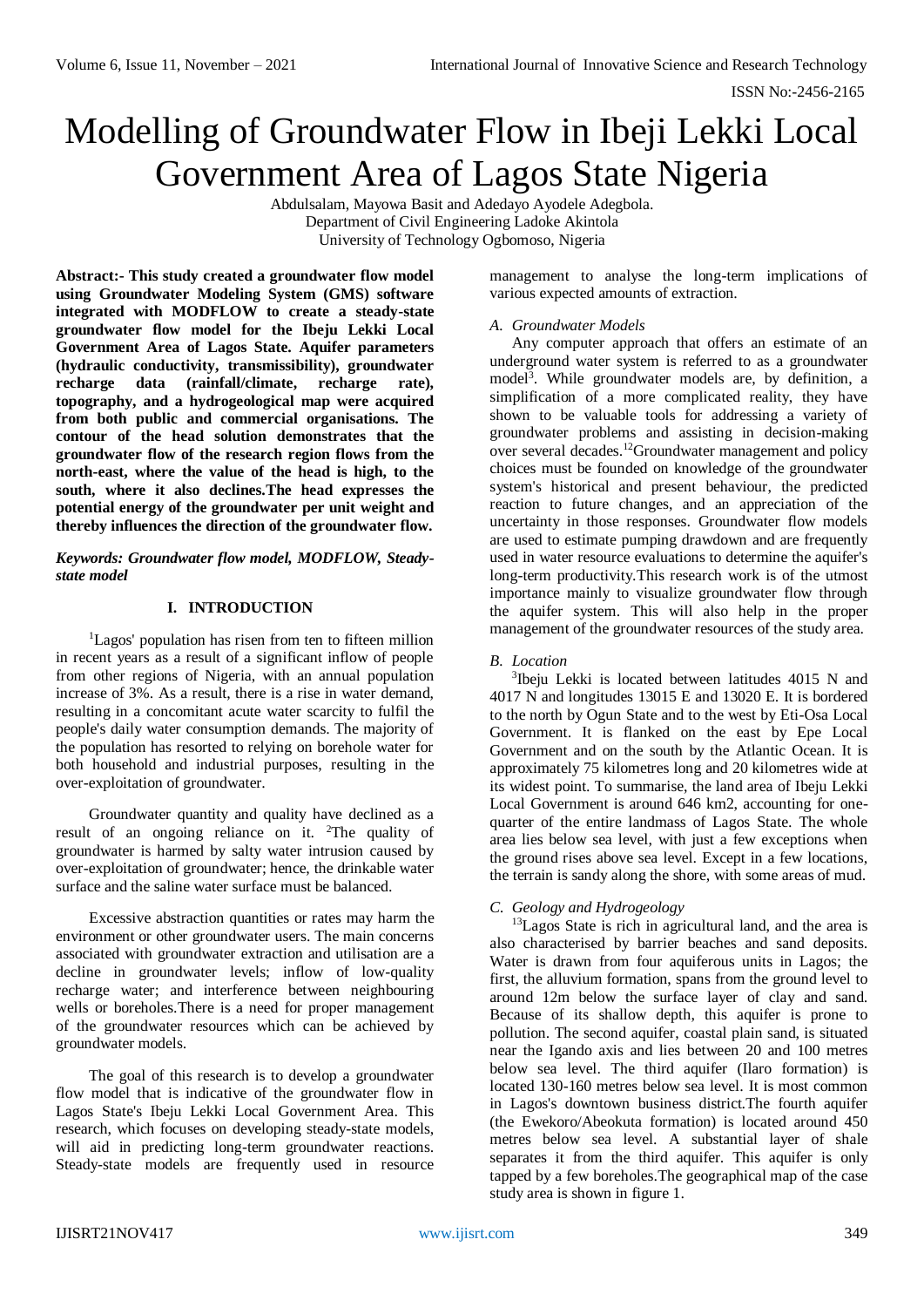

Fig. 1: Geographical map of the case study area

Source: Cartography Laboratory, Geology Department Lagos State University<sup>6</sup>

#### *D. Climate*

<sup>13</sup>In Ibeju Lekki, there are two primary climatic seasons: the dry season, which lasts from November to March, and the wet season, which begins in April and ends in October, with a little respite in mid-August. <sup>1</sup>The average annual precipitation exceeds 1700mm, which provides a significant source of groundwater replenishment. The temperatures range from  $32^{\circ}$ C to  $37^{\circ}$ C.

## **II. RESEARCH METHODOLOGY**

#### *A. Groundwater flow processes*

<sup>11</sup>The governing flow equation for three-dimensional saturated flow in saturated porous media is:

$$
\frac{\partial}{\partial x}\Big(K_{xx}\frac{\partial h}{\partial x}\Big)+\frac{\partial}{\partial y}\Big(K_{yy}\frac{\partial h}{\partial y}\Big)+\frac{\partial}{\partial z}\Big(K_{zz}\frac{\partial h}{\partial z}\Big)-Q\ =\ S_Z\frac{\partial h}{\partial t}
$$

Where:

 $K_{xx}$ ,  $K_{yy}$ ,  $K_{zz}$  = hydraulic conductivity along the x,y,z axes which are assumed to be parallel to the major axes of hydraulic conductivity;

h = piezometric head;

Q = volumetric flux per unit volume representing source/sink terms;

 $S<sub>s</sub>$  = specific storage coefficient defined as the volume of water released from storage per unit change in head per unit volume of porous material.

#### *B. Data Collection*

To carry out the modelling of groundwater for Ibeju Lekki Local Government Area of Lagos State. The following data were obtained;

- Geological map
- Groundwater recharge data (Rainfall/Climatic data, recharge data
- Borehole Data (which includes aquifer thickness, rate of recharge, Static water levels and hydraulic conductivity)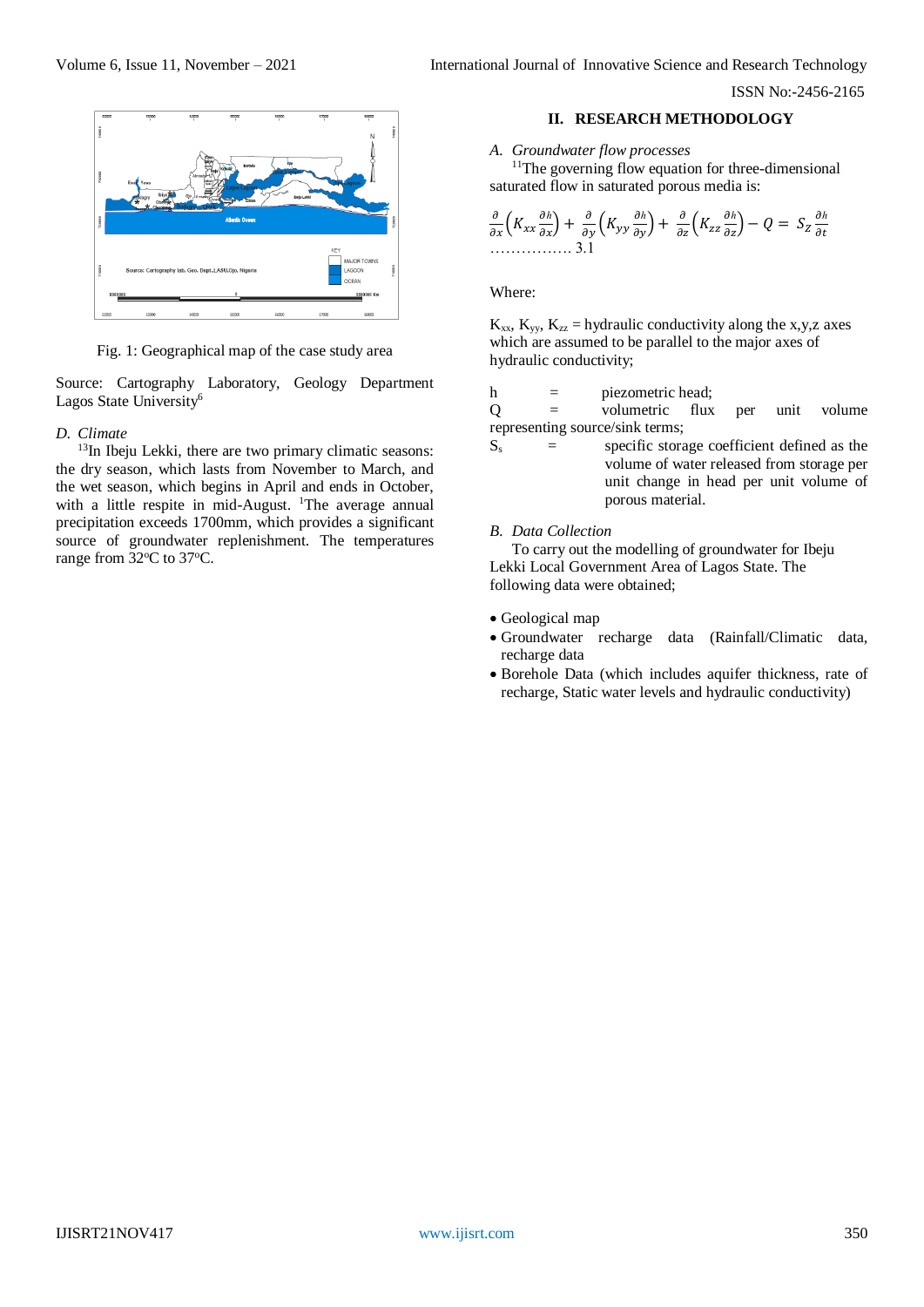| <b>YEAR</b>  | <b>JAN</b>                           | <b>FEB</b>             | <b>MAR</b> | <b>APR</b> | MAY        | <b>JUN</b> | JUL       | <b>AUG</b>     | <b>SEP</b> | <b>OCT</b> | <b>NOV</b>       | <b>DEC</b>                           | <b>TOTAL</b> |
|--------------|--------------------------------------|------------------------|------------|------------|------------|------------|-----------|----------------|------------|------------|------------------|--------------------------------------|--------------|
| 1948         | $\boldsymbol{0}$                     | 140                    | 34         | 278        | 342        | 305        | 20        | 46             | 65         | 82         | $20\,$           | $\boldsymbol{0}$                     | 1332         |
| 1949         | $\boldsymbol{0}$                     | 3                      | 100        | 57         | 294        | 401        | 148       | 105            | 217        | 159        | 114              | $\boldsymbol{0}$                     | 1598         |
| 1950         | $\boldsymbol{0}$                     | 26                     | 28         | 227        | 245        | 434        | 195       | 18             | 91         | 124        | 64               | $\mathbf{1}$                         | 1453         |
| 1951         | 97                                   | $\boldsymbol{0}$       | 151        | 55         | 265        | 355        | 384       | 125            | 172        | 368        | 111              | $\boldsymbol{0}$                     | 2083         |
| 1952         | 59                                   | 65                     | 178        | 170        | 299        | 251        | 149       | $\,8\,$        | 396        | 167        | 88               | 60                                   | 1888         |
| 1953         | $\boldsymbol{0}$                     | 132                    | 65         | 90         | 360        | 536        | 247       | 23             | 171        | 208        | 128              | $\mathfrak{Z}$                       | 1962         |
| 1954         | 51                                   | 145                    | 126        | 88         | 256        | 618        | 40        | 39             | 81         | 290        | 43               | 17                                   | 1792         |
| 1955         | 80                                   | 10                     | 139        | 144        | 175        | 629        | 200       | 105            | 140        | 355        | 22               | 18                                   | 2018         |
| 1956         | $\boldsymbol{0}$                     | 72                     | 118        | 144        | 252        | 322        | 230       | $\overline{9}$ | 96         | 158        | 75               | 87                                   | 1564         |
| 1957         | $\overline{7}$                       | 13                     | 113        | 115        | 351        | 405        | 613       | 195            | 269        | 198        | 79               | 39                                   | 2396         |
| 1958         | 51                                   | 47                     | 151        | 83         | 513        | 818        | 3         | 12             | 171        | 108        | 120              | 35                                   | 2113         |
| 1959         | 63                                   | $28\,$                 | 105        | 168        | 423        | 330        | 409       | 100            | 125        | 191        | 45               | $\boldsymbol{0}$                     | 1988         |
| 1960         | 69                                   | 77                     | 39         | 293        | 183        | 490        | 67        | 105            | 182        | 199        | 69               | $\boldsymbol{0}$                     | 1772         |
| 1961         | 3                                    | $\boldsymbol{0}$       | 153        | 220        | 231        | 673        | 319       | $\overline{2}$ | 131        | 91         | 39               | 49                                   | 1910         |
| 1962         | 23                                   | 13                     | 143        | 158        | 180        | 834        | 274       | 157            | 38         | 167        | 120              | 21                                   | 2128         |
| 1963         | $\sqrt{2}$                           | 18                     | 47         | 118        | 301        | 304        | 493       | 370            | 296        | 124        | 87               | $\sqrt{2}$                           | 2160         |
| 1964         | 3                                    | 20                     | 104        | 157        | 218        | 686        | 48        | 58             | 77         | 178        | 40               | $\mathfrak s$                        | 1593         |
| 1965         | $\overline{4}$                       | 56                     | 101        | 216        | 260        | 435        | 648       | 139            | 300        | 134        | 25               | $\mathbf{1}$                         | 2319         |
| 1966         | 13                                   | $20\,$                 | 70         | 199        | 195        | 272        | 448       | 50             | 134        | 219        | 80               | 12                                   | 1712         |
| 1967         | 52                                   | 19                     | 107        | 115        | 129        | 405        | 441       | 5              | 133        | 221        | 66               | $10\,$                               | 1703         |
| 1968         | 13                                   | 53                     | 21         | 182        | 172        | 597        | 927       | 527            | 535        | 190        | 31               | 18                                   | 3265         |
| 1969         | 31                                   | $\mathbf{2}$           | 217        | 163        | 369        | 527        | 283       | 134            | 68         | 221        | 52               | $\overline{4}$                       | 2071         |
| 1970         | 127                                  | $\,8\,$                | 35         | 102        | 302        | 587        | 477       | 35             | 328        | 306        | 68               | $\boldsymbol{0}$                     | 2372         |
| 1971         | $8\,$                                | 95                     | 26         | 58         | 214        | 357        | 356       | 27             | 220        | 59         | 48               | 18                                   | 1485         |
| 1972         | 85                                   | 26                     | 24         | 157        | 197        | 468        | 91        | $\overline{9}$ | 117        | 74         | $20\,$           | 16                                   | 1284         |
| 1973         | 36                                   | 37                     | 109        | 90         | 221        | 271        | 78        | 273            | 239        | 194        | 41               | 69                                   | 1656         |
| 1974         | 79                                   | 26                     | 112        | 84         | 324        | 394        | 359       | 58             | 279        | 79         | 16               | $\boldsymbol{0}$                     | 1810         |
| 1975         | $\boldsymbol{0}$                     | 79                     | 14         | 211        | 159        | 298        | 647       | 185            | 62         | 110        | 41               | 110                                  | 1915         |
| 1976         | $\boldsymbol{0}$                     | 140                    | 224        | 206        | 146        | 589        | 120       | $22\,$         | 55         | 120        | 42               | 15                                   | 1679         |
| 1977         | 104                                  | $\boldsymbol{0}$       | 28         | 108        | 223        | 418        | 211       | 23             | 87         | 147        | $\tau$           | 9                                    | 1365         |
| 1978         | 18                                   | 61                     | 101        | 298        | 294        | 189        | 269       | 24             | 84         | 275        | 101              | 27                                   | 1741         |
| 1979         | 3                                    | 19                     | 60         | 136        | 378        | 364        | 468       | 269            | 239        | 161        | 120              | $\overline{4}$                       | 2221         |
| 1980         | 133                                  | 47                     | 52         | 74         | 267        | 342        | 142       | 400            | 201        | 122        | 171              | $\boldsymbol{0}$                     | 1950         |
| 1981         | $\boldsymbol{7}$<br>$\boldsymbol{0}$ | $\mathfrak{Z}$         | 52         | 169        | 256        | 449        | 96        | 84<br>5        | 241<br>64  | 115        | $22\,$           | $\mathbf{1}$                         | 1494         |
| 1982<br>1983 | $\boldsymbol{0}$                     | 17<br>$\boldsymbol{0}$ | 25<br>30   | 215<br>67  | 288<br>433 | 666<br>604 | 280<br>69 | 14             | 175        | 109<br>35  | 32<br>48         | $\boldsymbol{0}$<br>$\boldsymbol{0}$ | 1700<br>1472 |
| 1984         | 15                                   | 25                     | 70         | 127        | 235        | 274        | 94        | 95             | 267        | 194        | 35               | $\boldsymbol{0}$                     | 1429         |
| 1985         | 56                                   | 25                     | 35         | 98         | 398        | 155        | 125       | 79             | 207        | 191        | 9                | $\boldsymbol{0}$                     | 1378         |
| 1986         | 12                                   | 41                     | 89         | 89         | 128        | 450        | 41        | $6\,$          | 170        | 337        | 16               | $\boldsymbol{0}$                     | 1378         |
| 1987         | $\overline{4}$                       | 87                     | 114        | 51         | 235        | 524        | 142       | 402            | 333        | 150        | 13               | $\overline{c}$                       | 2057         |
| 1988         | 77                                   | 33                     | 30         | 140        | 248        | 548        | 659       | 119            | 322        | 161        | 54               | 42                                   | 2432         |
| 1989         | $\boldsymbol{0}$                     | $\boldsymbol{0}$       | 6          | 65         | 236        | 251        | 328       | 270            | 111        | 434        | 15               | $\boldsymbol{0}$                     | 1716         |
| 1990         | $\boldsymbol{0}$                     | 3                      | 14         | 205        | 91         | 555        | 611       | 9              | 316        | 169        | 22               | 36                                   | 2030         |
| 1991         | 16                                   | 33                     | 108        | 241        | 233        | 448        | 325       | 40             | 365        | 121        | $\boldsymbol{0}$ | $\boldsymbol{0}$                     | 1929         |
| 1992         | $\boldsymbol{0}$                     | $\boldsymbol{0}$       | $10\,$     | 43         | 244        | 339        | 221       | 21             | 292        | 133        | 45               | 9                                    | 1358         |
| 1993         | $\boldsymbol{0}$                     | $\,8\,$                | 105        | 153        | 381        | 352        | 208       | 42             | $-1$       | $-1$       | $-1$             | $-1$                                 | $-1$         |
| 1994         | 7                                    | 46                     | 148        | 93         | 197        | 278        | 86        | 20             | 340        | 339        | 15               | $\boldsymbol{0}$                     | 1570         |
| 1995         | 13                                   | 74                     | 76         | 169        | 195        | 461        | $-1$      | $-1$           | $-1$       | $-1$       | $-1$             | $-1$                                 | $-1$         |
| Mean         | 29                                   | 41                     | 91         | 144        | 267        | 445        | 275       | 81             | 159        | 189        | 60               | 21                                   | 1801         |

Table 2.1: Rainfall data of the case study area

Source: Cartography Laboratory, Geology Department Lagos State University<sup>6</sup>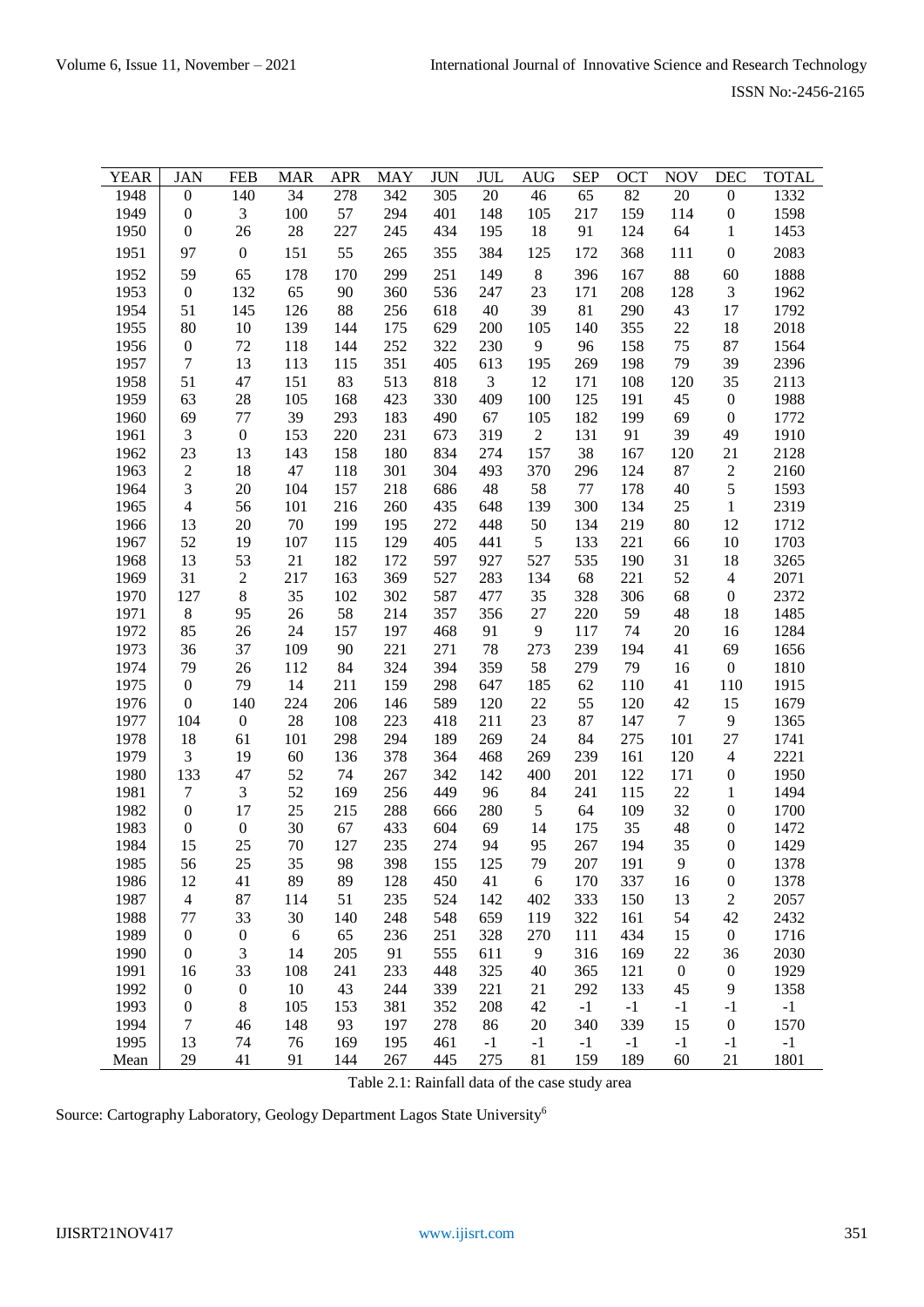| Location                                 | Northing | Easting | Depth<br>(m) | Elevatio<br>n(m) | <b>Static</b><br>Water<br>Level $(m)$ | Draw<br>down<br>(m) | Yield<br>$(m^3/day)$ | $\overline{SC}$<br>$(m^3/day/m)$ | Aquifer<br>thickness<br>(m) |
|------------------------------------------|----------|---------|--------------|------------------|---------------------------------------|---------------------|----------------------|----------------------------------|-----------------------------|
| Oniru Estate, Lekki                      | 711495   | 550756  | 236          | 9                | 10.16                                 | 31.05               | 1377.6               | 44.38                            | 12                          |
| <b>Rocky Sport</b>                       | 710941   | 550539  | 251          | $\overline{3}$   | 15.17                                 | 37.18               | 1896                 | 51.00                            | 11                          |
| Compound                                 |          |         |              |                  |                                       |                     |                      |                                  |                             |
| Lekki, Nepa Sub-                         | 711360   | 554528  | 220          | 6                | 10.74                                 | 2.65                | 1618                 | 610.57                           | $\overline{8}$              |
| station                                  |          |         |              |                  |                                       |                     |                      |                                  |                             |
| Seagate Estate, Ikate<br>Elegushi        | 712256   | 554557  | 235          | 10               | 10.87                                 | 2.04                | 1425.6               | 698.53                           | $\overline{15}$             |
| Discovery Garden,<br>Lekki               | 711305   | 557422  | 240          | 9                | 11.42                                 | 2.16                | 1406.4               | 651.11                           | $\overline{7}$              |
| Kusenla Street, Ikate<br>Elegushi        | 712149   | 554174  | 20           | 14               | 2.5                                   | 3.40                | 114.912              | 33.80                            | 12                          |
| Femi Okunnu, Lekki                       | 712157   | 556115  | 40           | 15               | 0.35                                  | 2.85                | 114.912              | 40.32                            | 9                           |
| Ascon Property,<br>Lekki                 | 712539   | 551102  | 10           | 10               | 0.55                                  | 2.66                | 114.912              | 43.20                            | $\overline{15}$             |
| Willow green, Lekki                      | 712845   | 556474  | 20           | 12               | 0.95                                  | 2.10                | 114.912              | 54.72                            | 15                          |
| Block 9, Plot 19,                        | 710787   | 549608  | 70           | 3                | 1.82                                  | 4.58                | 114.912              | 25.09                            | 16                          |
| Palace Rd, Oniru                         |          |         |              |                  |                                       |                     |                      |                                  |                             |
| Estate                                   |          |         |              |                  |                                       |                     |                      |                                  |                             |
| <b>BRIONI</b> Court, Lekki               | 712765   | 553040  | 30           | 11               | 0.78                                  | 5.11                | 114.912              | 22.49                            | 12                          |
| Clover Court, Lekki                      | 710828   | 556811  | 50           | $\overline{2}$   | 2.41                                  | 2.70                | 114.912              | 42.56                            | 13                          |
| <b>James Pinnock Estate</b><br>$\rm III$ | 714454   | 556519  | 231          | $\overline{13}$  | 10.662                                | 0.472               | 432                  | 915.25                           | 6                           |
| Maymount Sch. Lekki<br>Phase I           | 714106   | 566529  | 213          | $\mathbf{1}$     | 11.243                                | 2.290               | 679.104              | 296.55                           | 18                          |
| <b>Tender Tummies</b>                    | 718425   | 565497  | 210          | 18               | 10.483                                | 1.563               | 991.872              | 634.60                           | 18                          |
| Wisdom Plaza, KC<br><b>Bus Stop</b>      | 718339   | 566930  | 235          | 17               | 12.046                                | 0.693               | 1350.43              | 1948.67                          | 20                          |
| Lekki Gardens, Phase<br>IV               | 714323   | 565969  | 195          | 14               | 13.397                                | 0.989               | 1659.74              | 1678.20                          | $\overline{23}$             |
| Awoyaya, Ibeju Lekki                     | 718033   | 565965  | 42           | 16               | 16.34                                 | 2.57                | 1490.4               | 579.92                           | 21                          |
| Falling rain Estate,<br>Lekki            | 713606   | 567015  | 35.5         | 19               | 14.10                                 | 0.47                | 1391.04              | 2959.6                           | 13                          |
| Akodo, Ibeju Lekki                       | 721060   | 566887  | 31.1         | 20               | 13.632                                | 2.011               | 1330.56              | 661.64                           | 25                          |
| <b>Dolphine Estate</b>                   | 713852   | 545504  | 270          | 17               | 20.15                                 | 65.35               | 1771.2               | 27.10                            | 23                          |

Table 2: Static water level of the case study area

Source: Lagos Water Corporation, Ijora, Lagos State<sup>14</sup>

#### *C. Developing a Conceptual Model*

GIS tools in the map module would be used to develop a conceptual model of the study area. The location of the sources\sinks, layer parameters such as hydraulic conductivity, model boundaries, and all other data necessary for the simulation would be defined at the conceptual model level. Once this model is complete, the grid would be generated and the conceptual model would be converted to the grid model and all of the cells by cell assignment would be performed automatically. The steps in developing the conceptual model are illustrated in the flow chart below: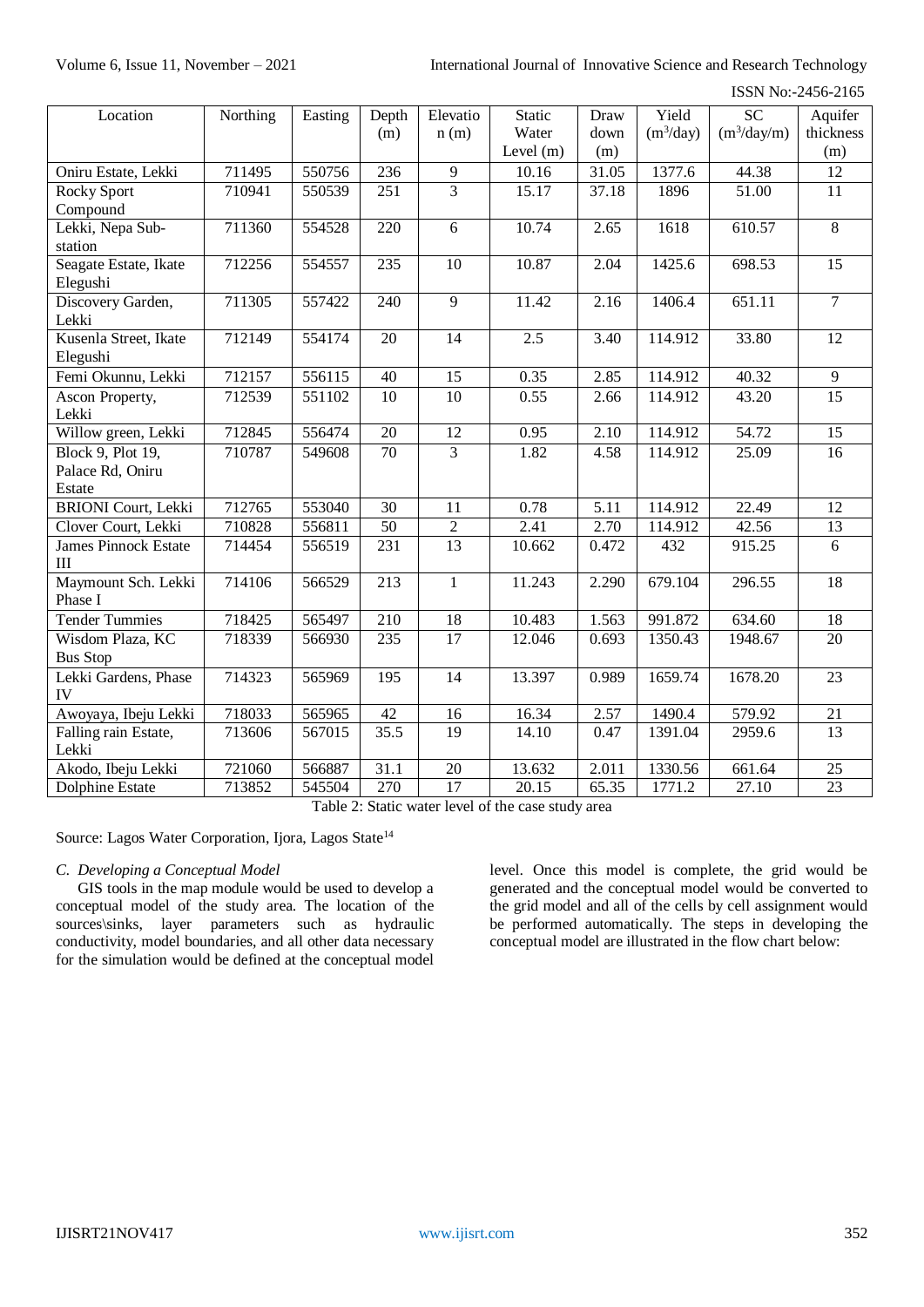

Fig. 2: The steps in developing the conceptual model

Source:Australian groundwater modelling guidelines.<sup>5</sup>

## **III. RESULTS AND DISCUSSION**

#### *A. Conceptual Model*

A conceptual (hydrogeological) model is a descriptive depiction of a groundwater system that includes geology and hydrological interpretation. Figure 1 depicts the conceptual model of the Ibeju-Lekki Local Government Area, with the model elevation determined and top and bottom elevation values applied. The conceptual model serves as the foundation for the interactive, site-specific model. A

conceptual model's components include identifying the aquifer system's extents and features, as well as establishing knowledge of groundwater flow directions, sources, and sinks.The conceptual model of the study area consists of some coverages, one coverage was typically used to define the sources and sinks such as wells, rivers and drains, other coverages were used to define the recharge and hydraulic conductivity zones



Fig. 1 : Conceptual Model for the Study Area

#### *B. Model Grid*

Figure 2 shows the active/inactive zones of the model. Each of the cells in the interior of any polygon in the local sources/sinks coverage is designated as active and each cell that is outside of all of the polygons is designated as inactive. Active zones groundwater flow paths are continuous, responsive to annual recharge and climatic variability. Inactive cells define inactive zones within the model domain. Inactive zone groundwater has extremely limited or no communication with annual recharge and has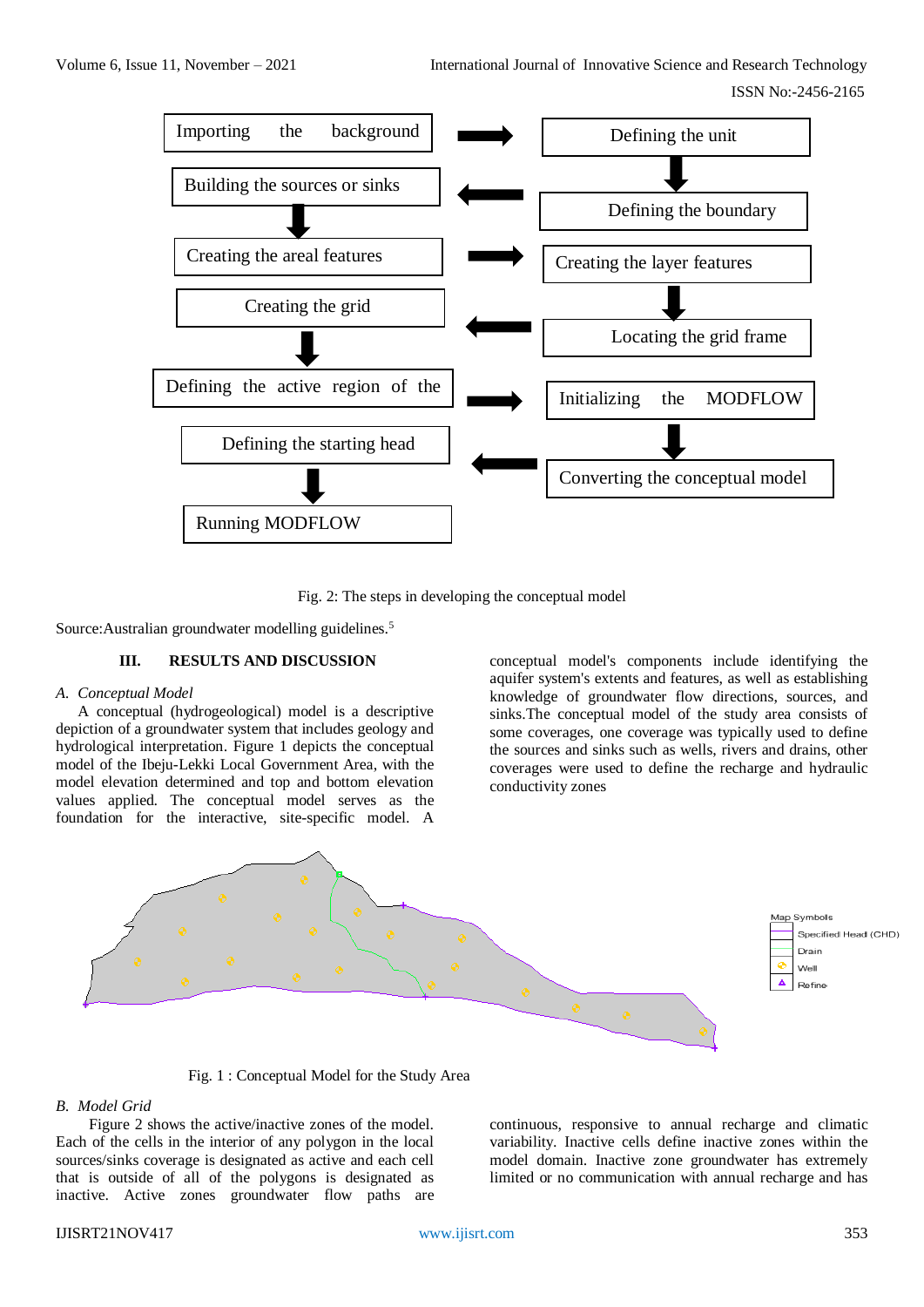groundwater mean residence times that do not progressively lengthen along the flow path.





## *C. Numerical Flow Model*

Figure 3 shows the numerical model of the study area which is a result of the conversion of the conceptual model. In the numerical model the cells underlying the drains, wells, and specified head boundaries are visible.





## *D. Model Output*

Figure 4 shows the contour of the computed head solution which ranges between 5-15(m). The contour of the head solution shows that the groundwater flow of the study area moves from the North-East where the value of the head is high and decreases toward the South, it also decreases toward the North-West. The head expresses the potential energy of the groundwater per unit weight and thereby influences the direction of the groundwater flow.

Flow occurs from regions of high hydraulic head to areas of low hydraulic head. This concept applies in most (if not all) hydrogeologic situations, but the determination of flow direction becomes more complicated when there are significant spatial differences in groundwater density. Exploiting of groundwater resources has the potential to significantly alter groundwater levels. Flow occurs from regions of high hydraulic head to areas of low hydraulic head, but the determination of flow direction becomes more complicated when there are significant spatial differences in groundwater density. Exploiting of groundwater resources has the potential to significantly alter groundwater levels.



Fig. 4: Computed Head Solution